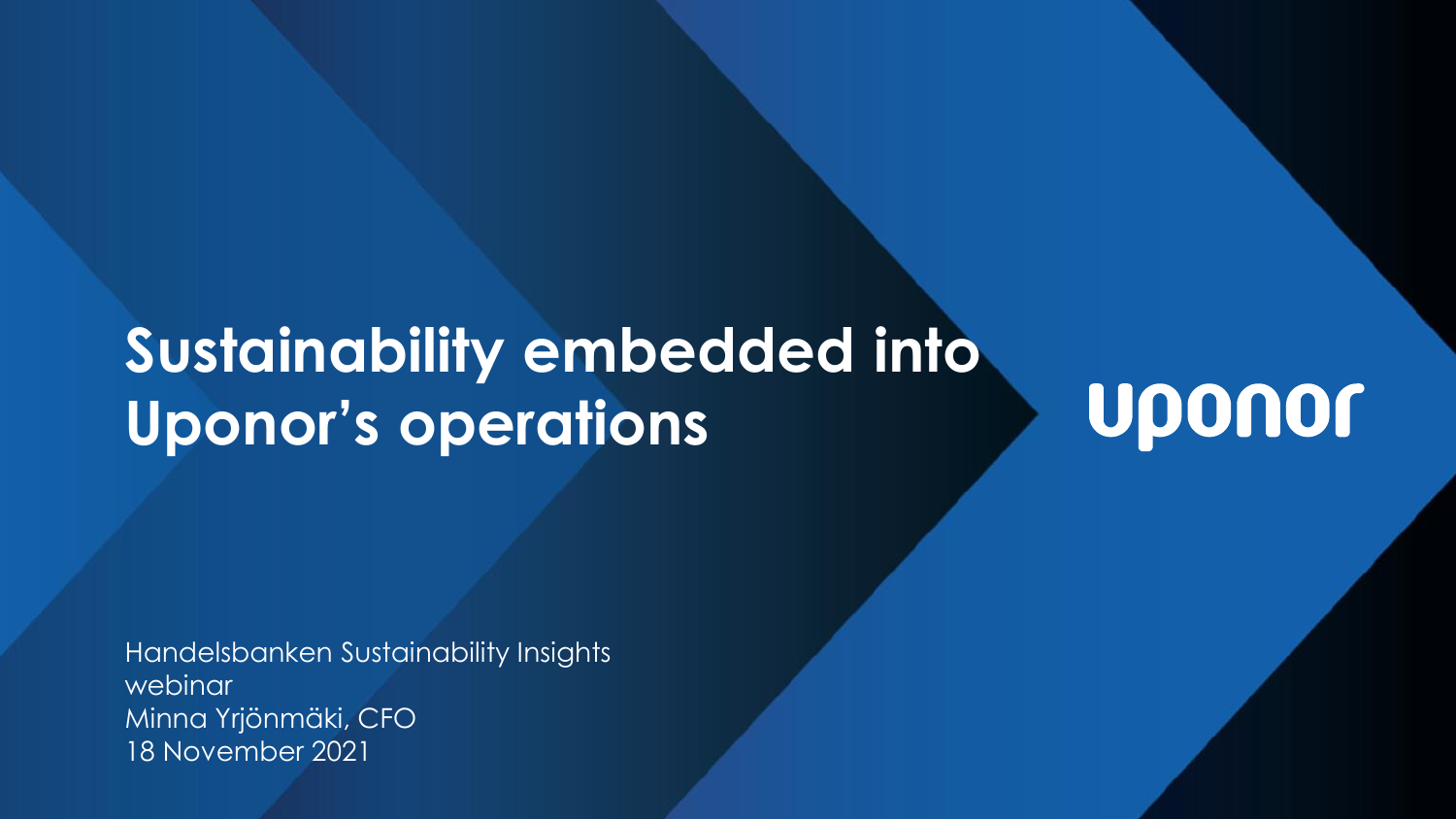## **Uponor in a minute**

Uponor is rethinking water for future generations. Our offering, including safe drinking water delivery, energy-efficient radiant heating and cooling and reliable infrastructure, enables a more sustainable living environment. We are listed on Nasdaq Helsinki.



**Last 12-months key figures (Oct 2020-Sept 2021), incl. Capricorn** 

 $4,100 - \frac{\text{personnel}}{\text{on average}}$ 

on average **€1.3** billion net sales



~80 - Countries where our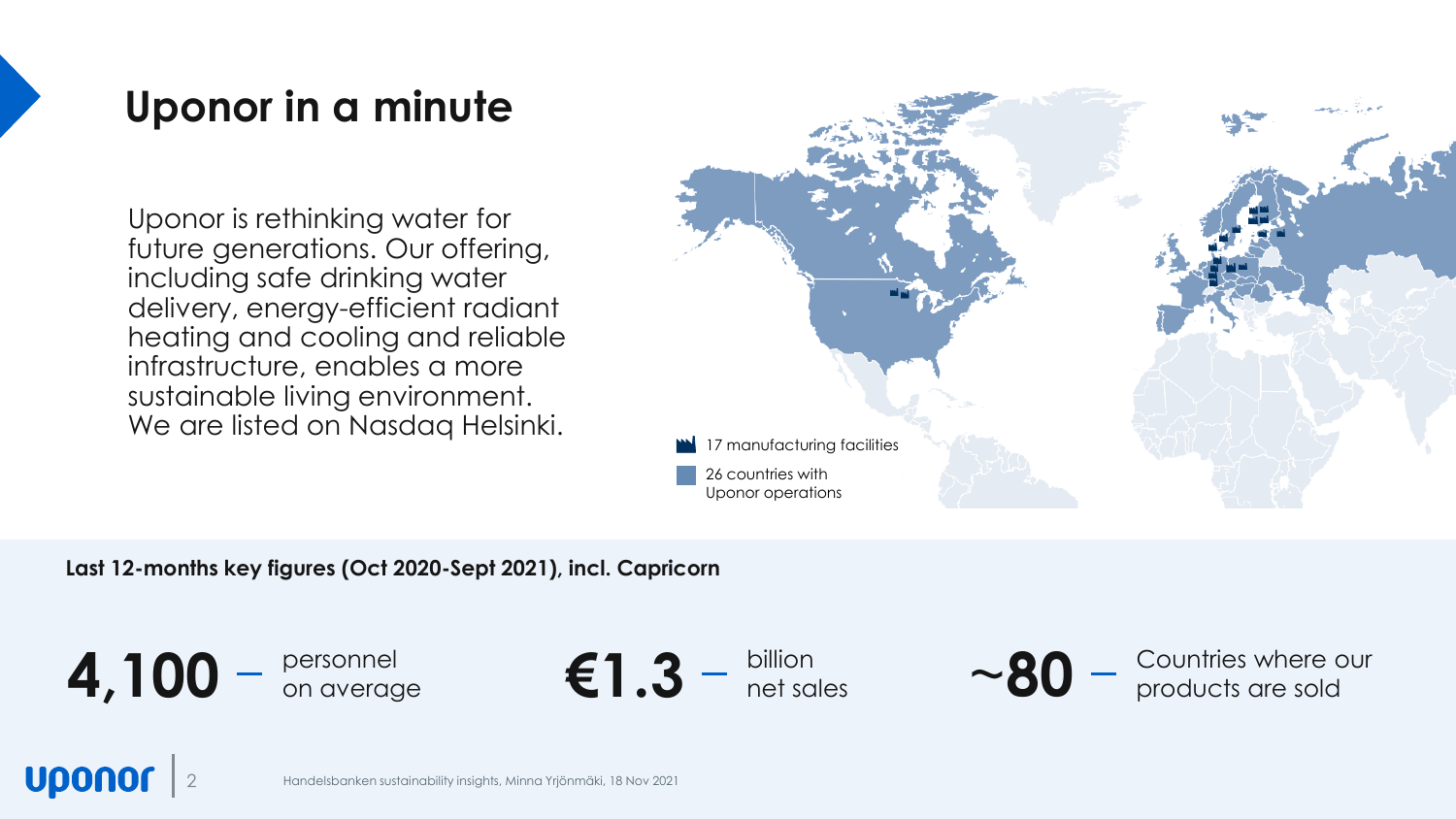## **PURPOSE Rethinking water for future generations**



**VISION To become a recognised leader in sustainable building and infrastructure solutions**



## **VALUES Connect – Build – Inspire**

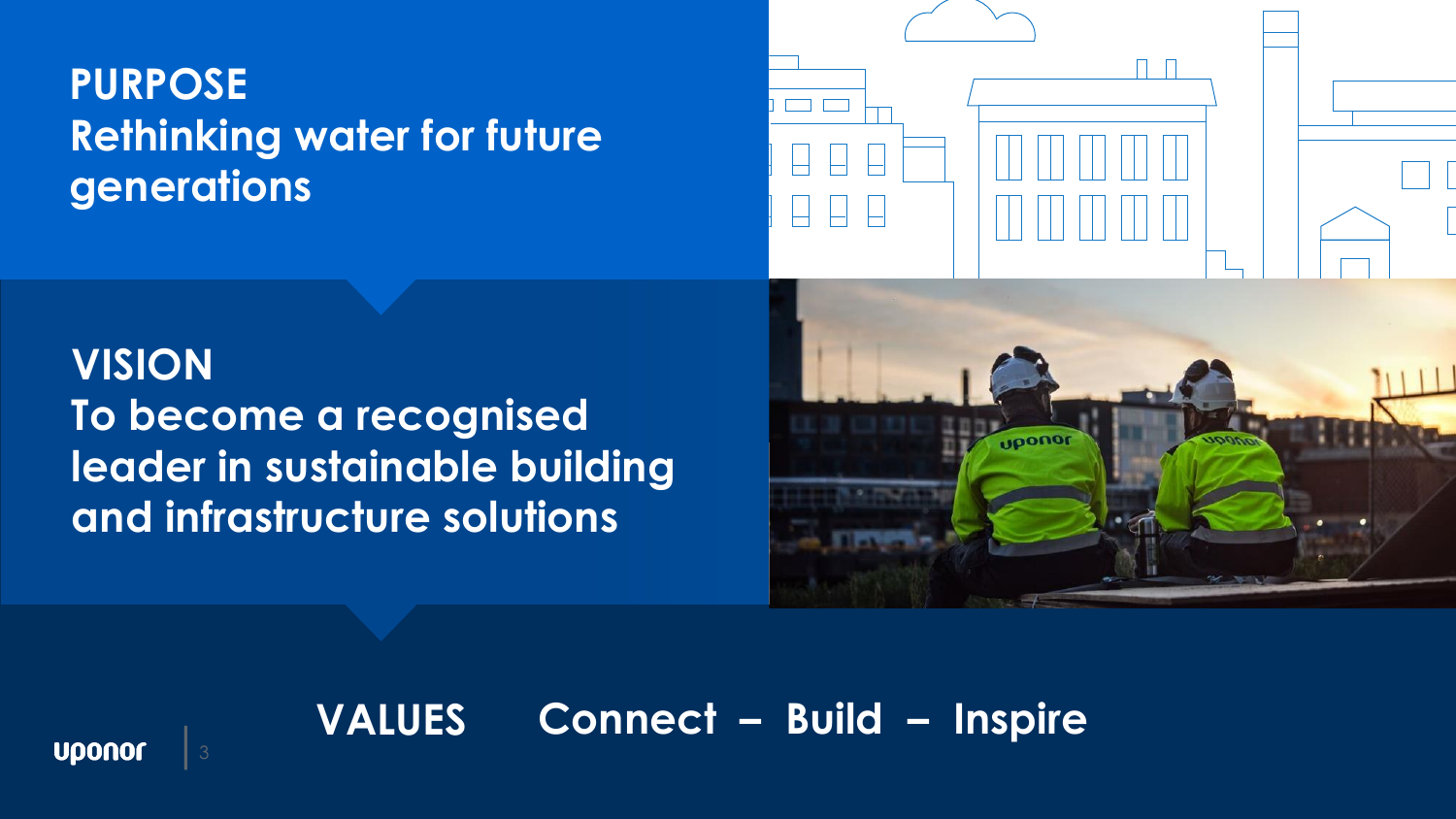## **Megatrends transform our markets and support our growth ambition**

| <b>Megatrends</b>                   | Climate change,<br>scarcity of resources                                                           | Urbanisation                                                                                                                                            | <b>Digital</b><br><i>transformation</i>                                                                   |
|-------------------------------------|----------------------------------------------------------------------------------------------------|---------------------------------------------------------------------------------------------------------------------------------------------------------|-----------------------------------------------------------------------------------------------------------|
| <b>Implications</b><br>to Uponor    | Energy and raw<br>material efficiency<br>Hygiene and quality<br>of water<br>Management of<br>water | Demand for multi-family<br>homes<br>Offsite construction with<br>prefabricated<br>solutions                                                             | Shift from<br>manufacturing to<br>services and solutions<br><b>Building information</b><br>modeling (BIM) |
| <b>Example</b><br><b>indicators</b> |                                                                                                    | Short term: Building permits and starts, builder confidence index, GDP development<br>Long term: Population growth, building stock, government policies |                                                                                                           |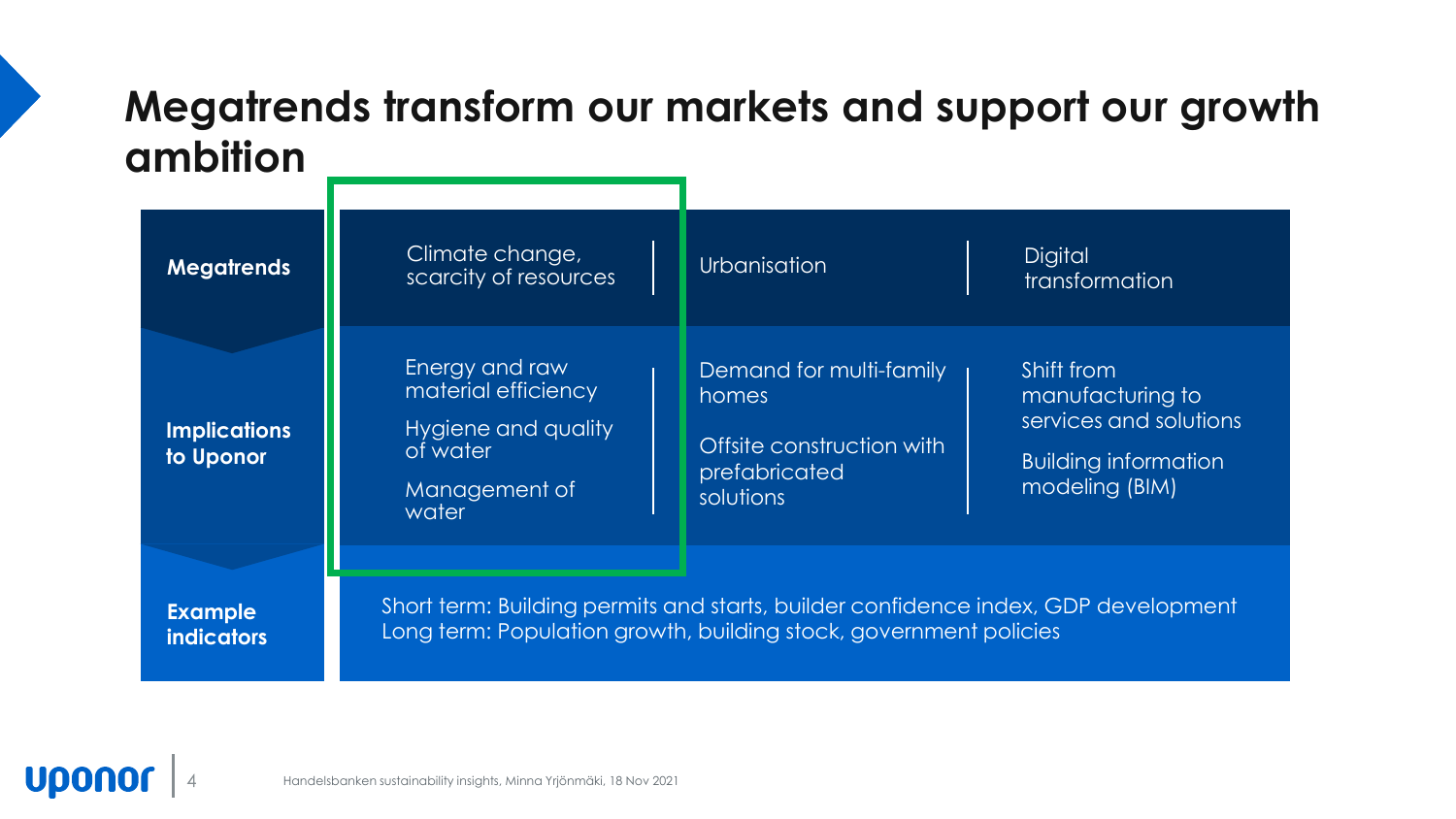## **Buildings are responsible for 39% of global energy related carbon emissions**

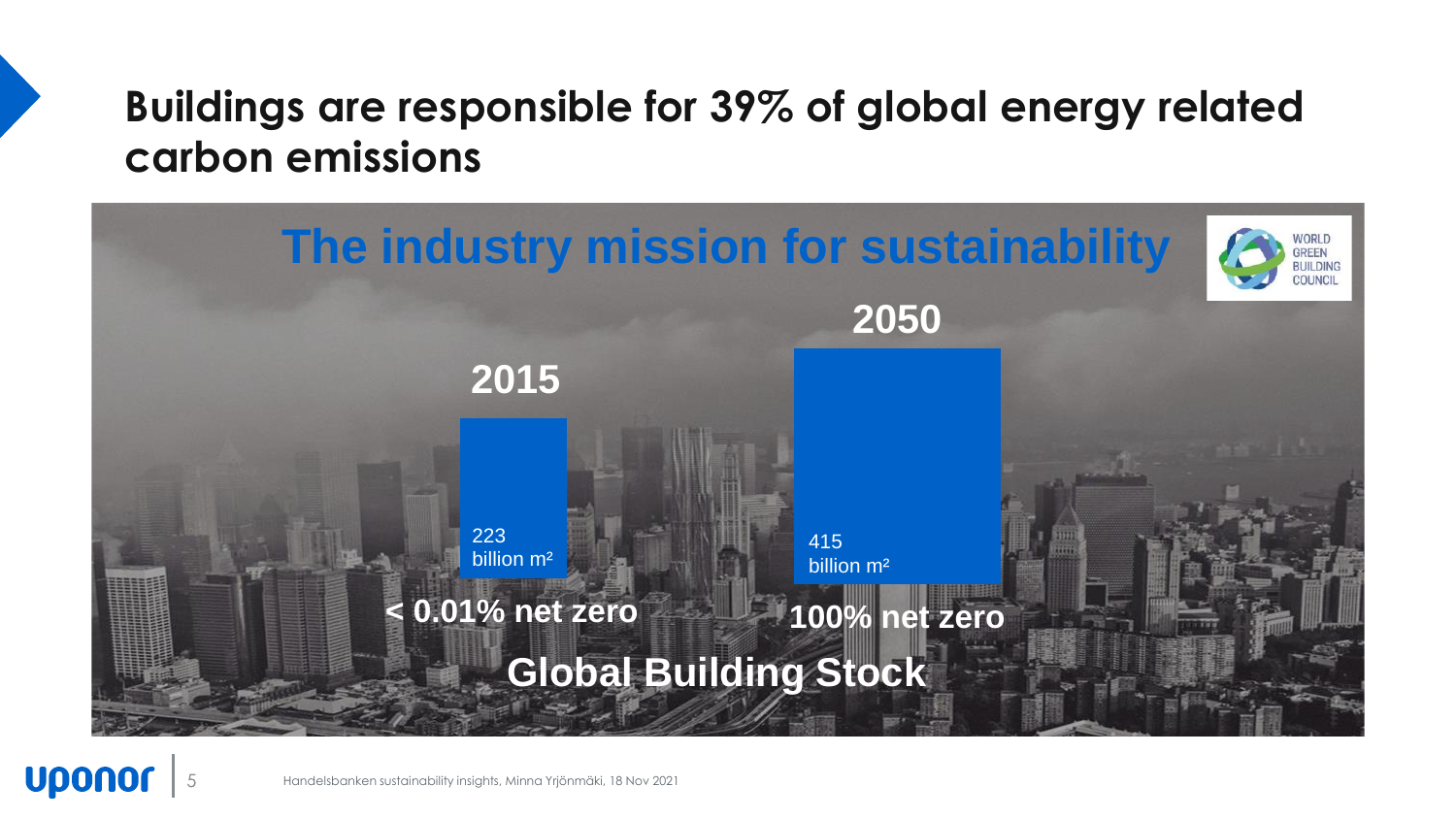## **These current sustainability themes impact us the most**



**Uponor**  $\vert\vert$  6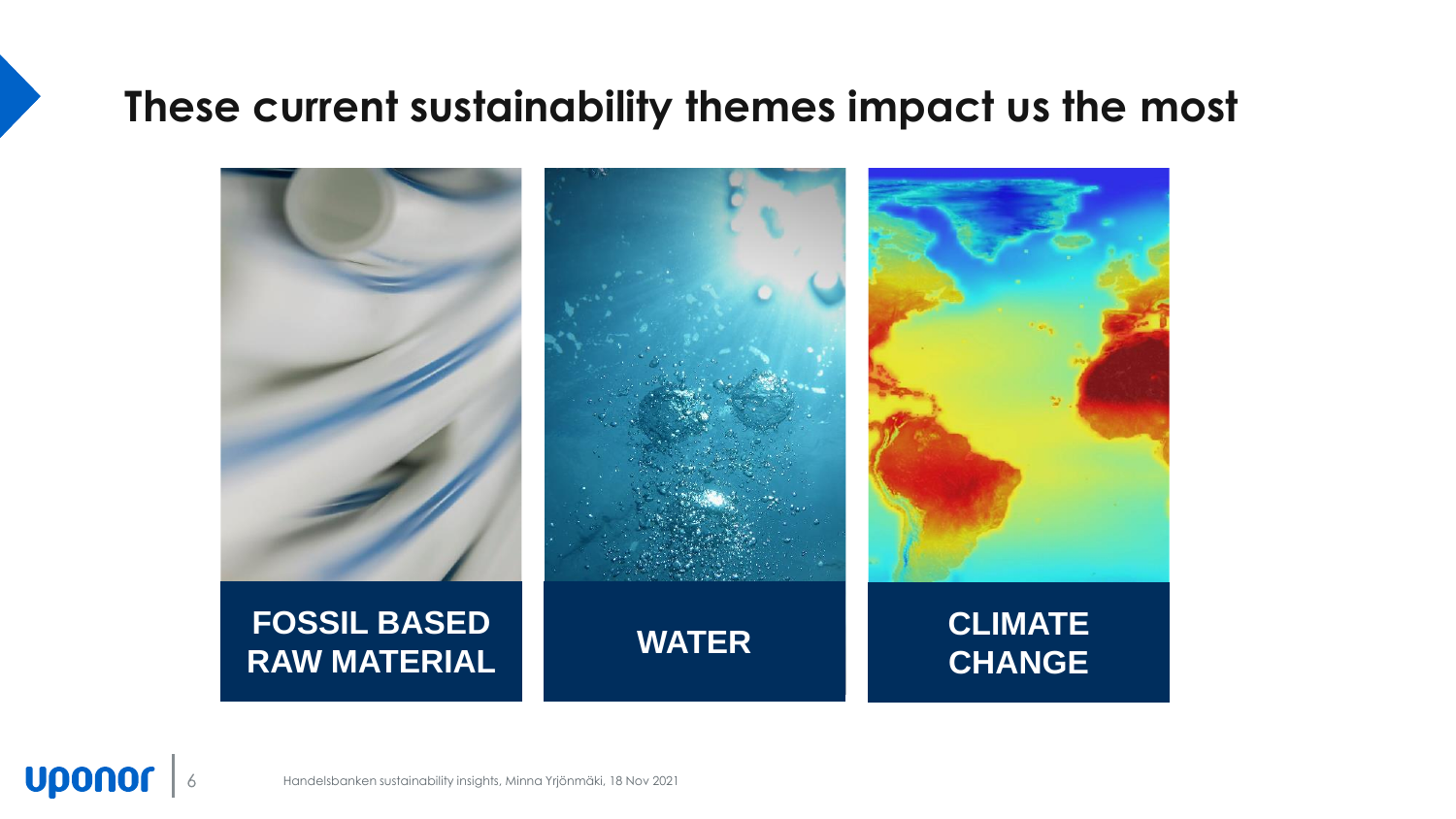## **Our sustainability agenda is built on selected UN SDG's**



Handelsbanken sustainability insights, Minna Yrjönmäki, 18 Nov 2021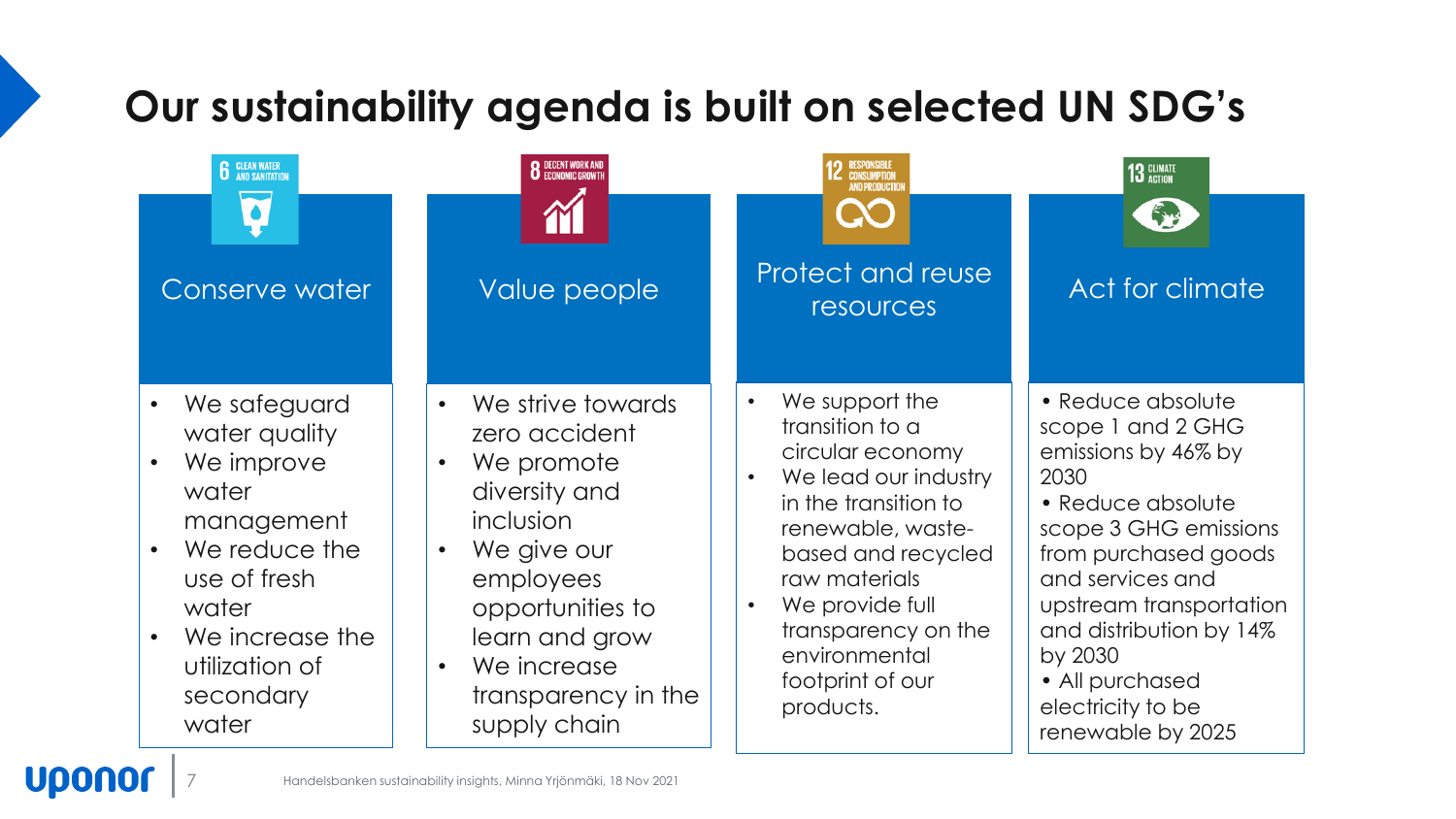

UDON

## **Water consumption and water intensity**



#### **1000 m<sup>2</sup> m<sup>3</sup>/MEUR NS**

• Uponor's manufacturing does not include major direct water consumption. Cooling of our manufacturing equipment is based on **closedloop systems**.

150

- However, **water stewardship** is crucial for us as our core business is in water distribution solutions.
- Most of our water consumption is related to
- sanitary purposes, cleaning, etc. Consequently the reduction in absolute water consumption from 2019 to 2020 can at least partly be attributed to closure of offices due to Covid. 100
	- Uponor is committed to having all of its sites compliant with the principles of **Operation Clean Sweep** by end of 2021 to eliminate the discharge of plastic pellets to land and water bodies.
	- Planning of further operational water stewardship measures will take place during 2022.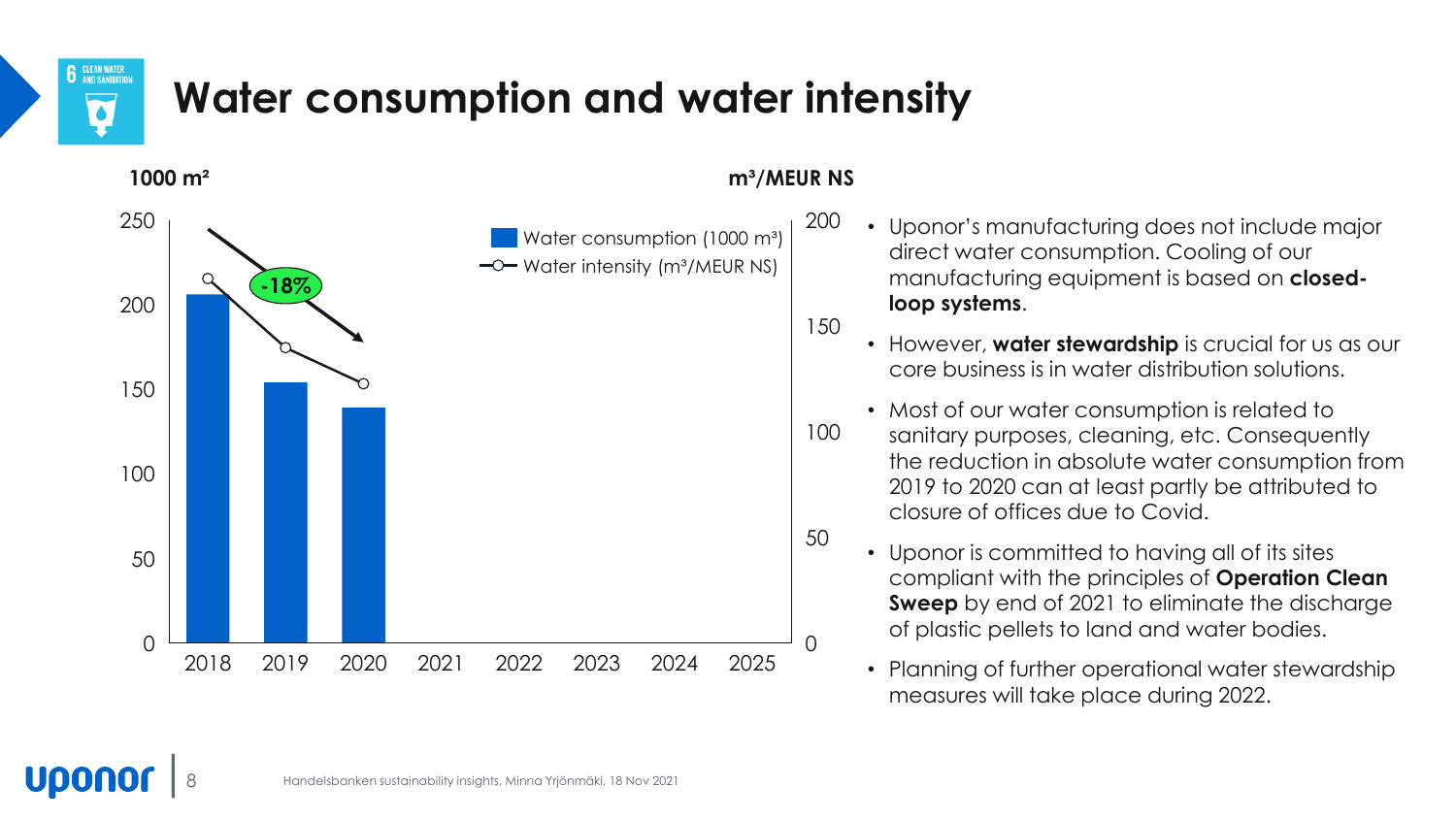

## **Lost Time Incident Frequency (LTIF)**

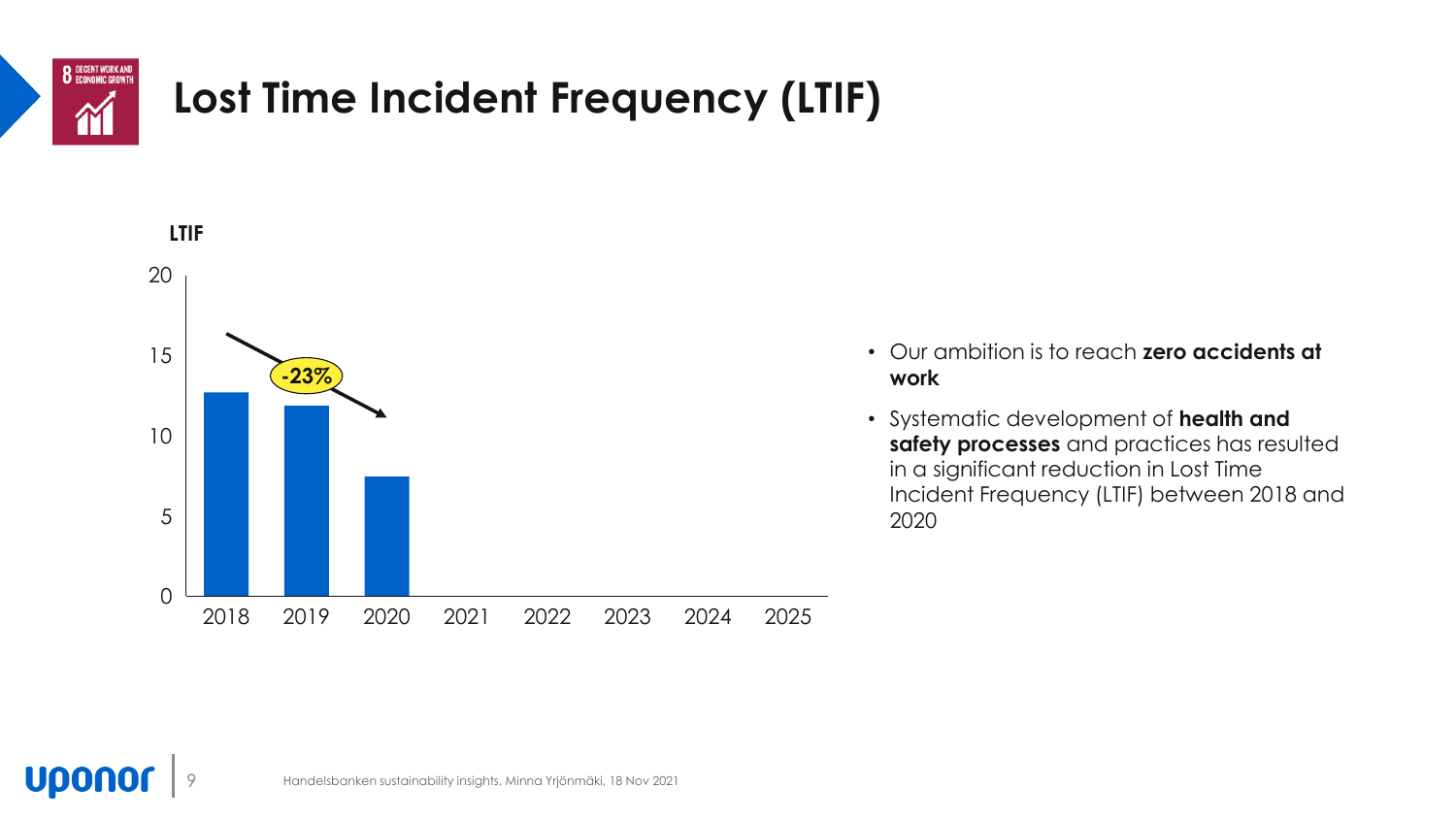

**Upono** 

## **Uptake of recycled and renewable plastic raw materials**



- Target level for uptake of recycled content is based on TEPPFA's commitment to the Circular Plastic Alliance.
- Increased uptake of recycled raw materials will require development of and changes to existing product and other standards; effort started within TEPPFA.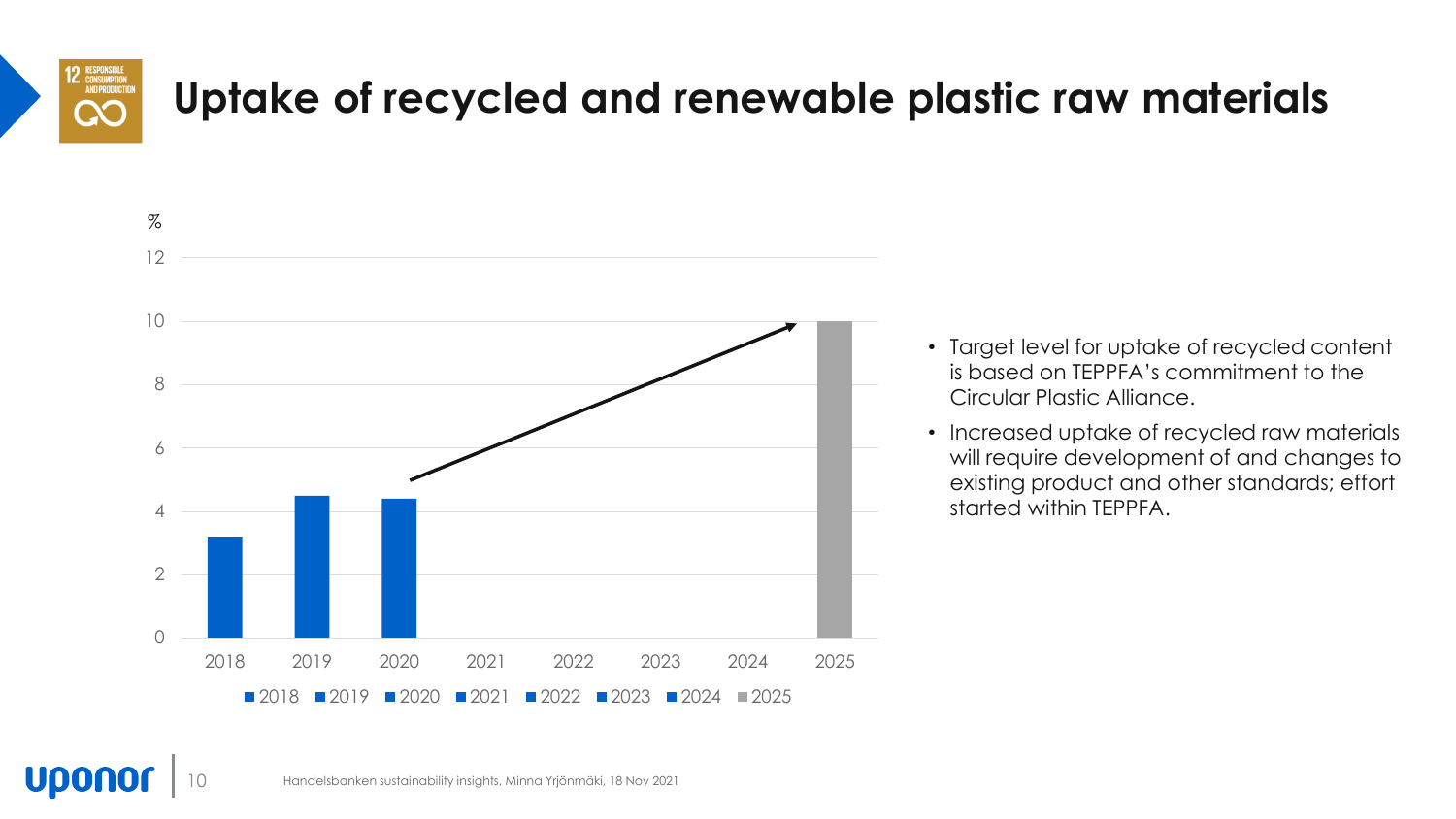## **Our new renewable products**

- In Q3/2021, Uponor Infra launched its first sewer pipe utilising renewable material
- In Q1/2022, Uponor will launch its first PEX pipes utilising renewable material in Europe
- **These products are the first** results of a collaboration with Borealis, and are based on replacing a significant share of fossil raw materials by renewable alternatives

# **BLUE GREEN IS THE NEW**

UDON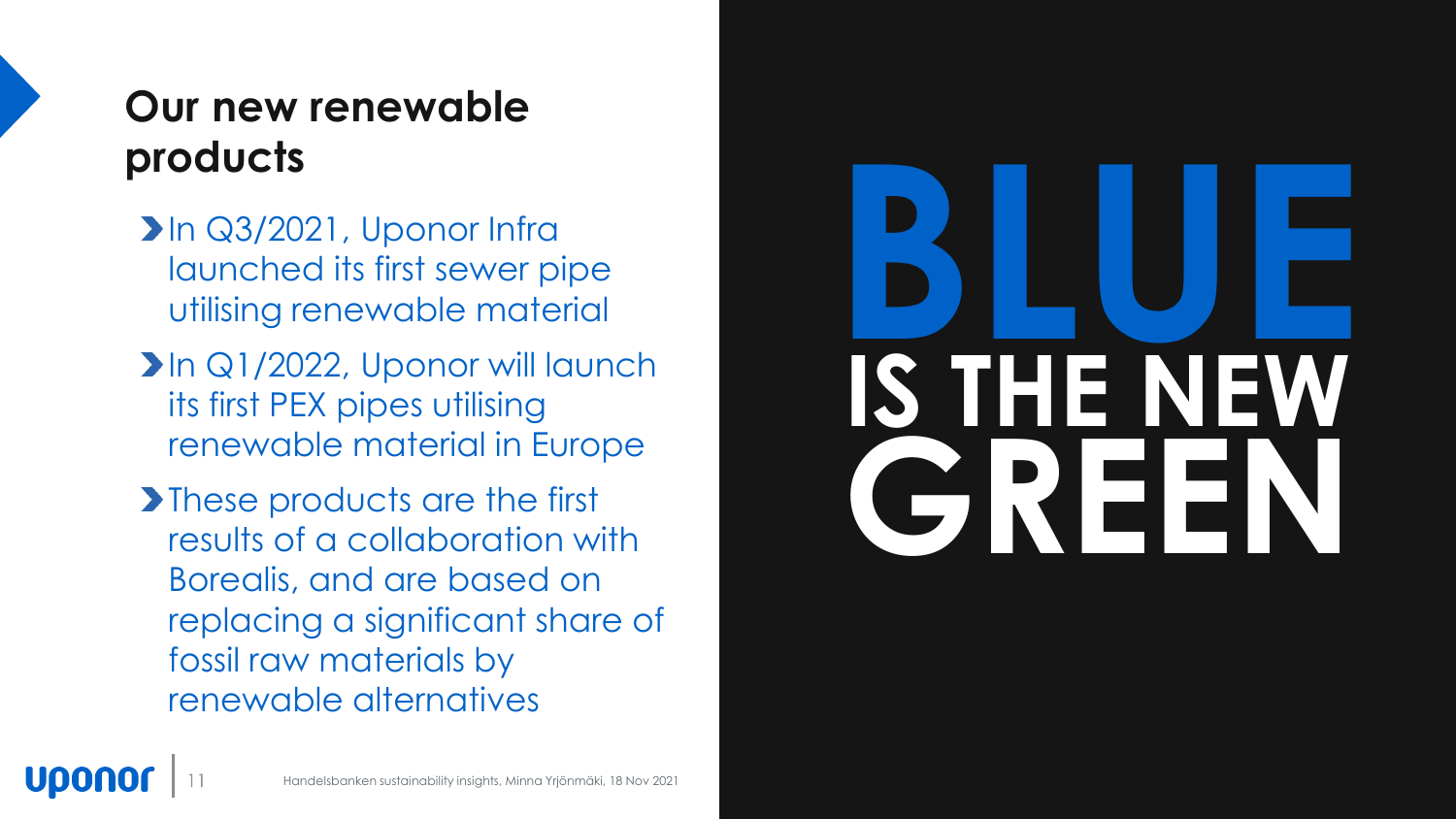## **We support our customers to achieve their CO2 emission reduction targets**



**Up to 70%\*** lower carbon footprint in comparison to traditional Ultra Rib 2

**Comfort pipe PLUS** 

**Up to 86%\*** lower carbon footprint compared to standard PEX pipe in the market



**The supply chain of Uponor Blue products is ISCC certified** ensuring full traceability and transparency of raw materials



Handelsbanken sustainability insights, Minna Yrjönmäki, 18 Nov 2021

\* Carbon footprint reduction estimates are based on preliminary EPD calculations according to EN15804.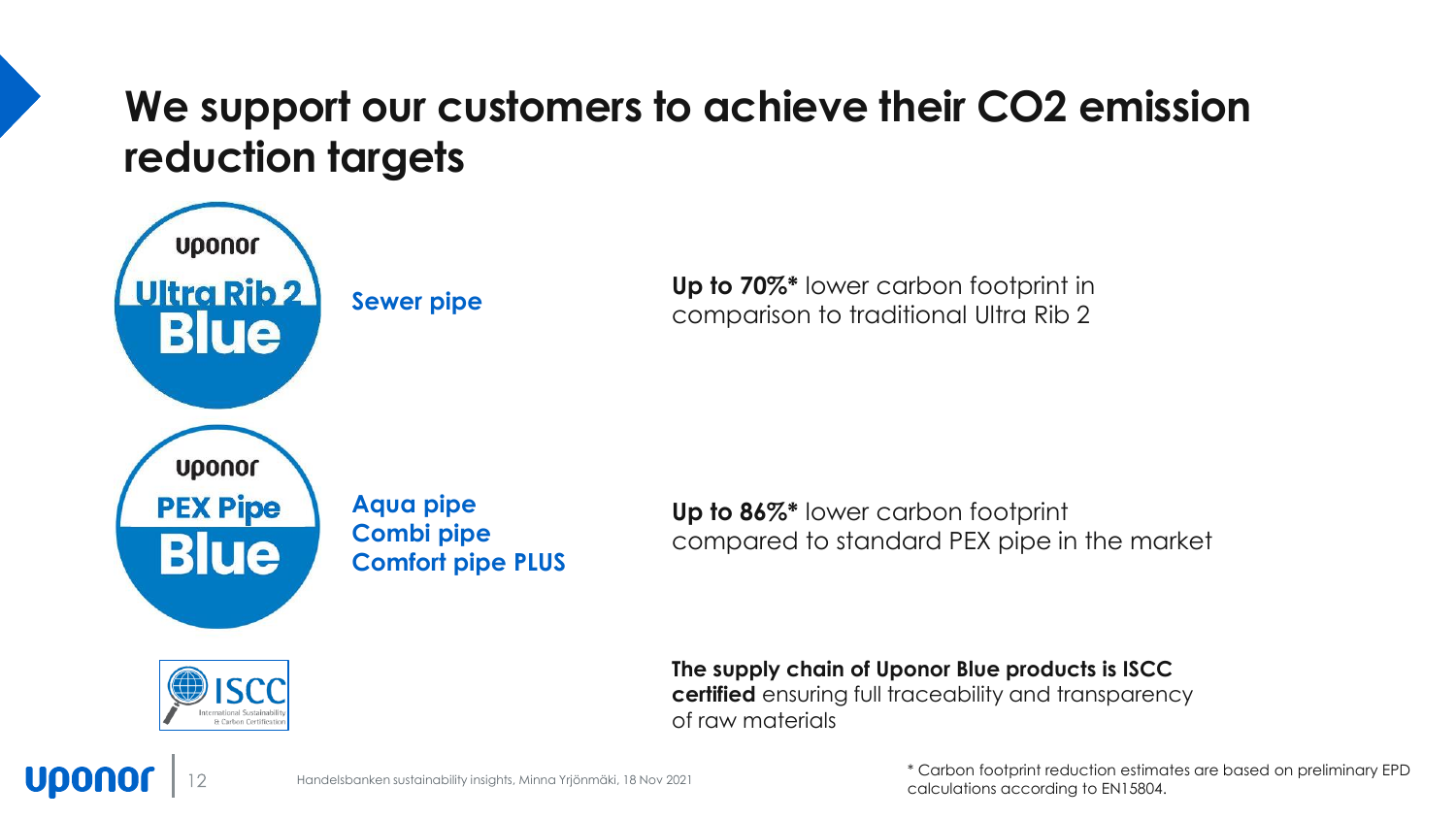

**Upono** 

## **Science Based Target for climate action**

**Scope 1 & 2 emissions (1000 t)**



- Uponor's climate targets have been reviewed and approved by the Science Based Target Initiative
- Our Scope 1 and 2 target is consistent with reductions required to keep global warming below 1.5 °C
- First Power Purchase Agreement for direct sourcing of wind power signed in September 2021
- Uponor is currently reviewing its portfolio according to the principles of EU taxonomy. Based on the knowledge of the taxonomy in early 2021, Uponor estimated that 23% of its net sales (equalling Uponor's indoor climate solutions) are taxonomy-aligned.